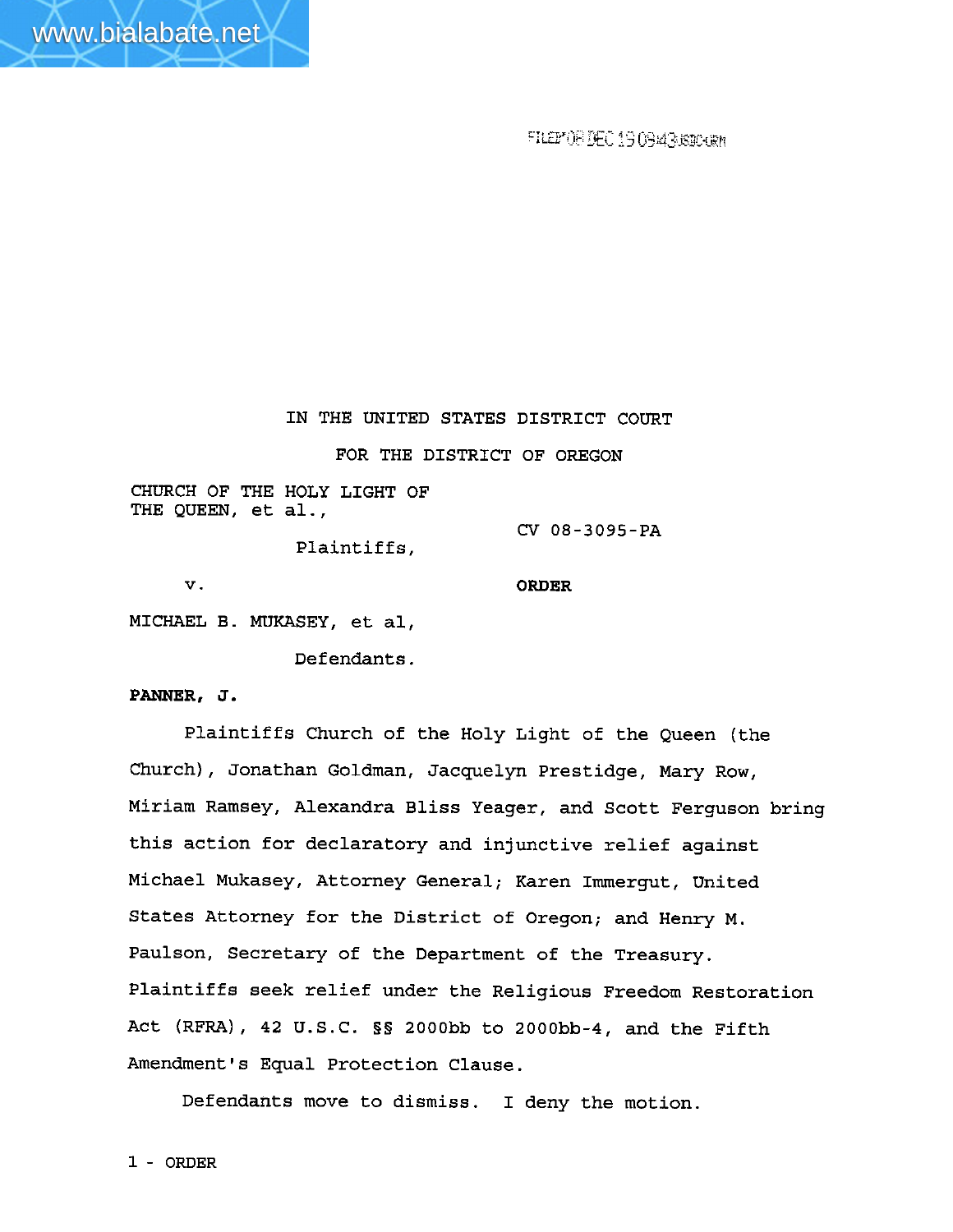#### **STANDARDS**

Defendants move to dismiss under Federal Rule of Civil Procedure 12 (b) (1) for lack of subject matter jurisdiction. Motions under Rule 12(b)(1) "can attack the substance of a complaint's jurisdictional allegations despite their formal sufficiency, and in so doing rely on affidavits or any other evidence properly before the court." St. Clair v. City of **-1** Chico **880 F.2d** 199, **201** (9th Cir. 1989). Plaintiffs have the burden of establishing subject matter jurisdiction. Id. At this stage of the case, I accept plaintiffs' version of events as true. Rhoades **v.** Avon Products, Inc., 504 F.3d 1151, 1160 (9th Cir. **2007)** (citing Mattel, Inc. v. Greiner and Hausser GmbH, 354 F.3d **857, 862** (9th **Cir. 2003)** (when ruling on Rule  $12(b)$  (1) motion, court must resolve "conflicts between the facts contained in declarations submitted by the two sides" in plaintiff's favor)).

## **BACKGROUND**

The Church, based in Ashland, Oregon, has been a branch of the Centro Eclectico da Fluente **Luz** Universal Raimundo Irineu Serra (the Santo Daime Church) since 1993. The Santo Daime Church, which originated in Brazil, blends Christian and Amazonian tribal beliefs. The ritual drinking of the sacramental Daime Tea, also known as ayahuasca or hoasca, is central to the Santo Daime religion. "The Holy Daime Tea is not simply the sacrament, but embodies the Divine and is itself considered and prayed to as the Diety." Pltfs' Trial Br. 2.

Daime Tea is brewed in Brazil from two plants native to the Amazon rainforest. "One of the plants, [P] sychotria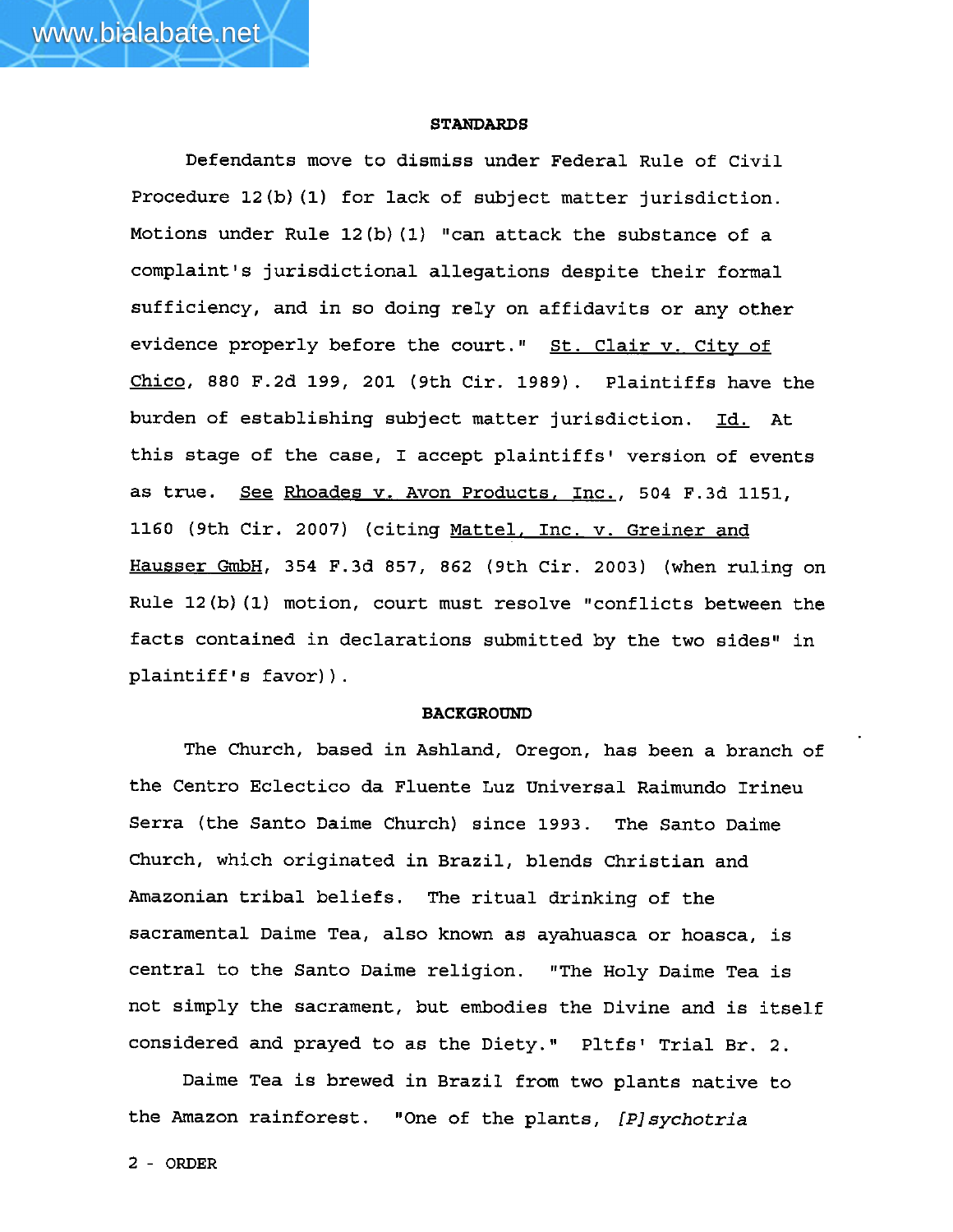

**viridis,** contains dimethyltryptamine (DMT) , a hallucinogen whose effects are enhanced by alkaloids from the other plant, [B]anisteriopsis caapi." Gonzales v. 0 Centro Espirita Beneficente Uniao do Vegetal, 546 U.S. 418, 425 (2006) (UDV 111). **DMT** is listed in Schedule I of the Controlled Substances Act, **21** U.S.C. § **812(c).** See id.

Plaintiff Jonathan Goldman is the Church's spiritual leader, or Padrinho. The Church is registered as a non-profit religious organization with the State of Oregon and the IRS. The other individual plaintiffs are Oregon residents who belong to the Church.

In May 1999, agents from the federal **DEA** and U.S. Customs intercepted a shipment of Daime Tea sent to Goldman from the Santo Daime Church in Brazil. After making a "controlled delivery" to Goldman's house, the armed agents handcuffed Goldman while they searched his house. Goldman spent twelve hours in jail but was not charged with a crime. The statute of limitations for any charges stemming from the 1999 arrest expired in May **2004.** 

Goldman states that a few months after his arrest, a federal prosecutor (presumably an assistant United States Attorney (AUSA)), told him, "as long as I don't hear about you conducting ceremonies, I'll leave you alone." Goldman Am. Stmt. 28. Goldman also states that the AUSA warned him "that if he ever heard that we were bringing in the tea or holding ceremonies, 'I'm going to come get you.'" Id. at 14. Communications between plaintiffs and Department of Justice lawyers eventually resulted in a 2001 letter from an Assistant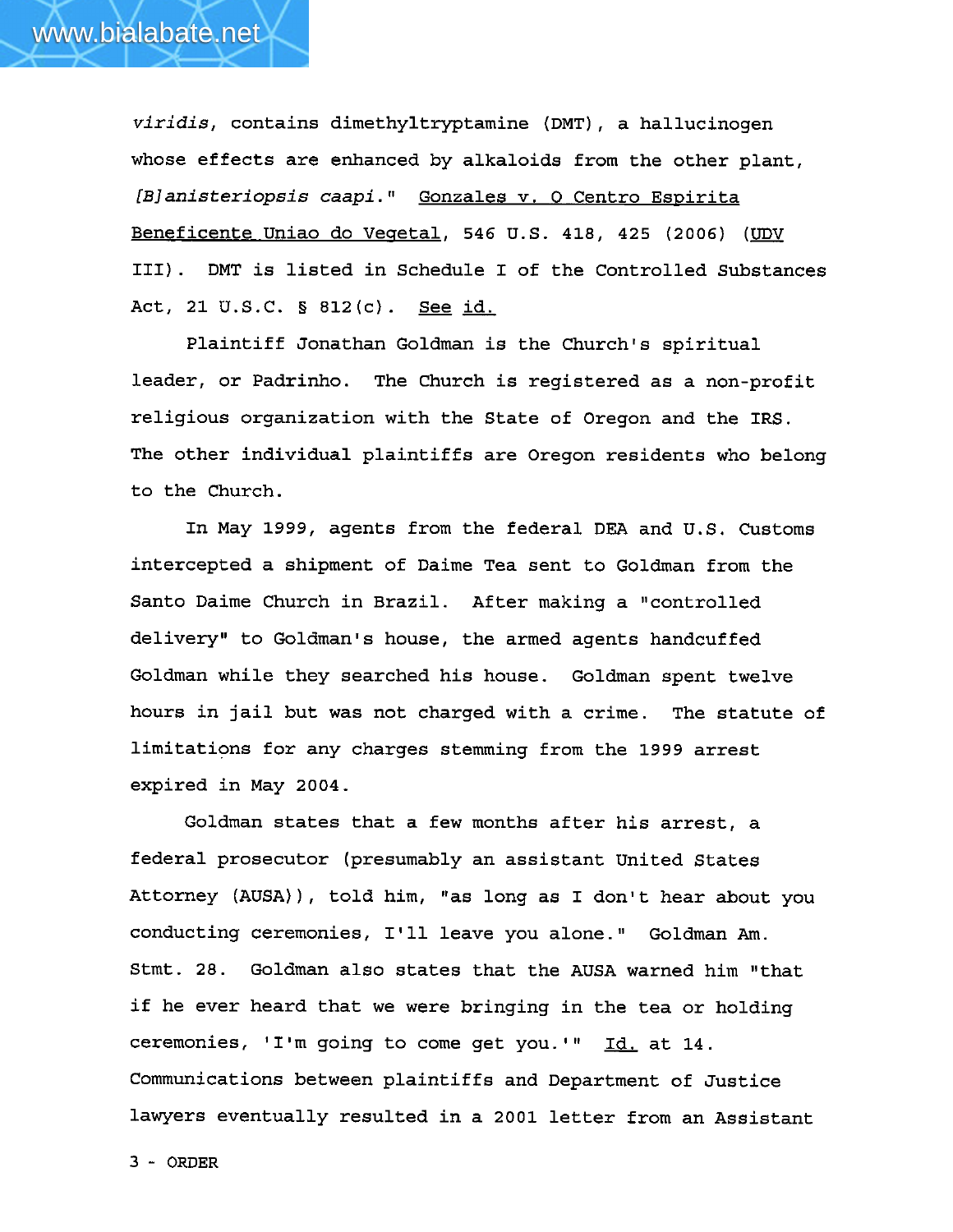

Attorney General stating that banning the importation, distribution, and possession of the Daime Tea was the least restrictive means to further a compelling government interest.

Goldman states that the Oregon Pharmacy Board granted the Church's petition seeking permission to use the tea exclusively during Church ceremonies. The Board found that the Church's use of the tea was not the abuse of a controlled substance.

Shortly after Goldman's May 1999 arrest, government agents intercepted a shipment of tea intended for a sister church in New Mexico, **0** Centro Espirita Beneficente Uniao Do Vegetal **(UDV).** Since 2000, **UDV** has been seeking to prevent the federal government from using the **CSA** to ban the use of the tea. **See**  Gonzales v. O Centro Espirita Beneficente Uniao do Vegetal, 546 U.S. 418 (2006) **(UDV 111)** (affirming district court's preliminary injunction prohibiting government from enforcing Controlled Substances Act against UDV's use of Daime Tea). The district court there has not ruled on the merits of the plaintiffs' claims.

Goldman states that many Church members, particularly teachers, doctors, and lawyers, have left the Church because they **were** afraid of legal or professional repercussions. Similarly, most Church members refused to be named as plaintiffs in this action for fear of reprisals.

## **DISCUSSION**

Defendants contend that plaintiffs have not shown that this court has jurisdiction to hear their claims. To bring an action in federal court, a plaintiff must have standing "because federal 'judicial Power' is limited to 'cases' and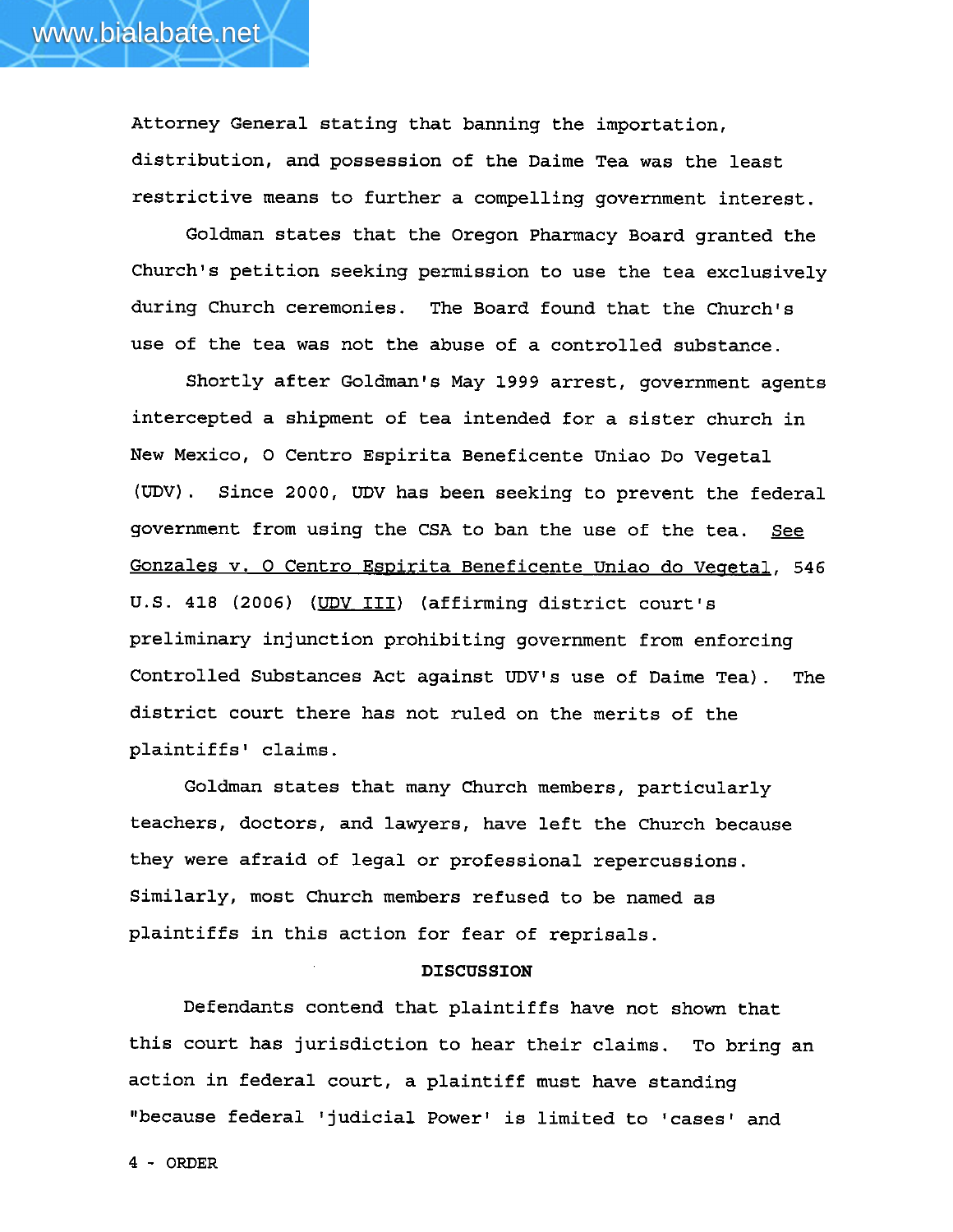'Controversies.'" Snake River Farmers' Assoc., Inc. v. Dep't of Labor, 9 F.3d **792, 795** (9th Cir. **1993)** {quoting U.S. Const. Art. **111,** § 2; citation omitted). A federal court cannot decide a case "unless the plaintiff has suffered an injury in fact, traceable to the challenged action, and likely to be redressed **by** a favorable decision." Id.

Here, defendants contend that plaintiffs have not **shown** a sufficient injury in fact. An injury in fact is "'an invasion of a legally protected interest which is (a) concrete and particularized, and (b) actual or imminent, not conjectural or hyp~thetical.~~ Lee **v.** State of Oreson, **107** F.3d **1382, 1387**  (9th Cir. **1997)** (quoting Luian **v.** Defenders of Wildlife, **504**  U.S. 555, **560 (1992)).** However, **Ira** plaintiff 'does not have to await the consummation of threatened injury to obtain preventive relief.' It is sufficient for standing purposes that the plaintiff intends to engage in 'a course of conduct arguably affected with a constitutional interest' and that there is a credible threat that the challenged provision will be invoked against the plaintiff." LSO, Ltd. v. Stroh, 205 **F.3d 1146, 1154-55** (9th Cir. **2000)** (citations omitted).

Here, plaintiffs are under the credible threat of criminal prosecution for engaging in a ceremony that is central to their religious beliefs. That is sufficient to show an injury in fact.

Defendants also argue that plaintiffs' claims are not ripe for judicial review. A claim is not ripe if it depends on possible future events that may never occur. Barapind v. Reno, **<sup>225</sup>**F.3d **1100, 1114** (9th Cir. **2000)** .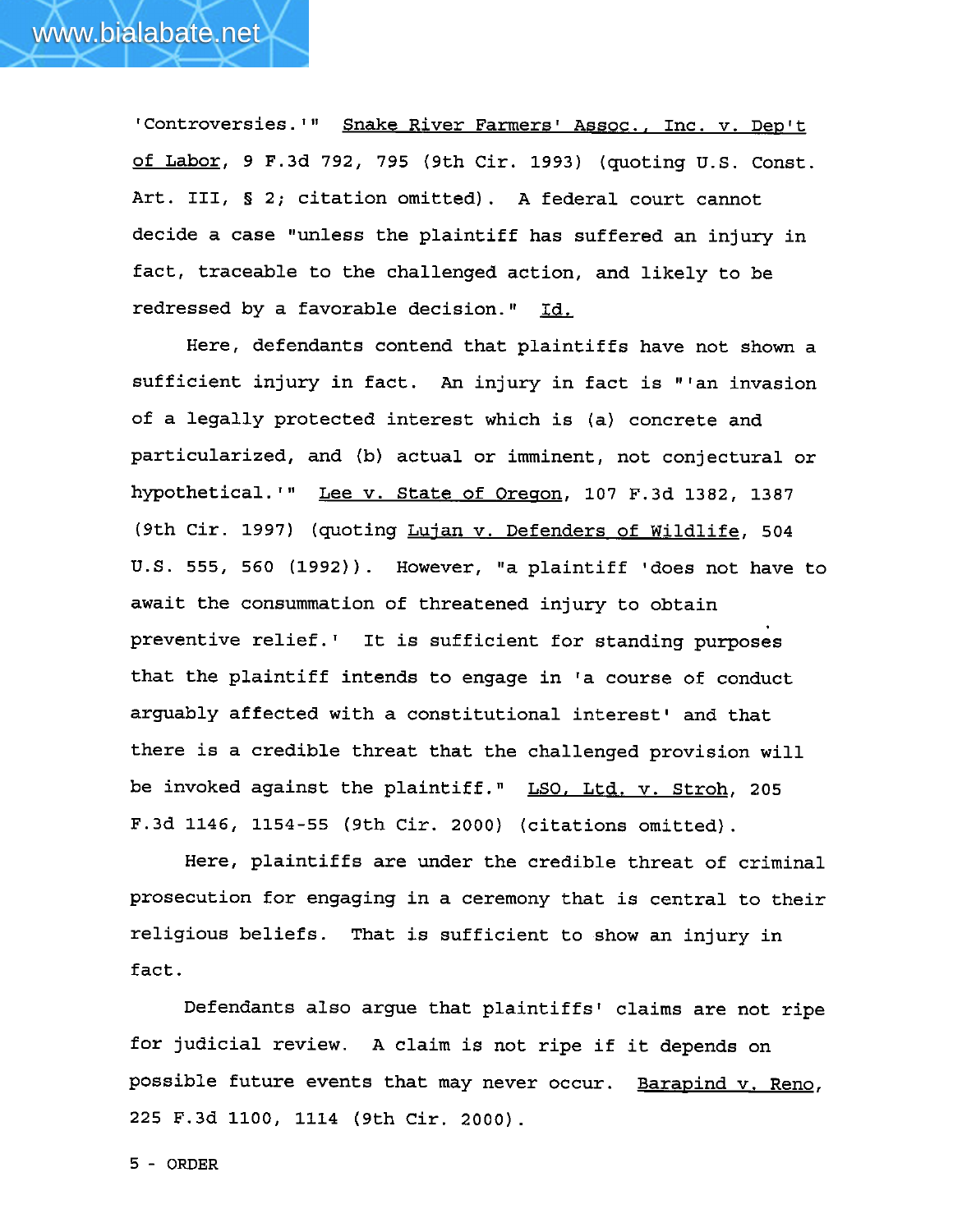In considering a "preenforcement challenge" such as plaintiffs' claims here, "the constitutional ripeness inquiry focuses on '(1) whether the plaintiffs have articulated a concrete plan to violate the law in question, (2) whether the prosecuting authorities have communicated a specific warning or threat to initiate proceedings, and **(3)** the history of past prosecution or enforcement under the challenged statute.<sup>1</sup>" Alaska Right to Life Political Action Committee v. Feldman, 504 F.3d 840, 849 (9th Cir. 2007) (quoting Cal. Pro-Life Council, Inc. v. Getman, 328 **F.3d** 1088, 1094 (9th Cir. 2003) (internal quotation marks omitted). The court must also consider "prudential ripeness," which "involves 'two overarching considerations: the fitness of the issues for judicial review and the hardship to the parties of withholding court consideration.'" Id. (quoting Thomas v. Anchorage Equal Rights Commln, 220 **F.3d** 1134, 1141 (9th Cir. 2000) (en banc) (internal quotation marks omitted)).

For the same reasons that plaintiffs have shown an injury in fact, they have also shown that their claims are ripe for judicial review. See Thomas, 220 F.3d at 1139 (analysis for ripeness and standing often overlap). Turning to prudential ripeness, I conclude that regardless of the outcome, a ruling on the merits will relieve plaintiffs of their current uncertainty over the legal status of their religious practices. With the upcoming trial, the issues will be fully presented and ready for judicial review.

Defendants next contend that plaintiffs' claims should be dismissed because plaintiffs failed to exhaust administrative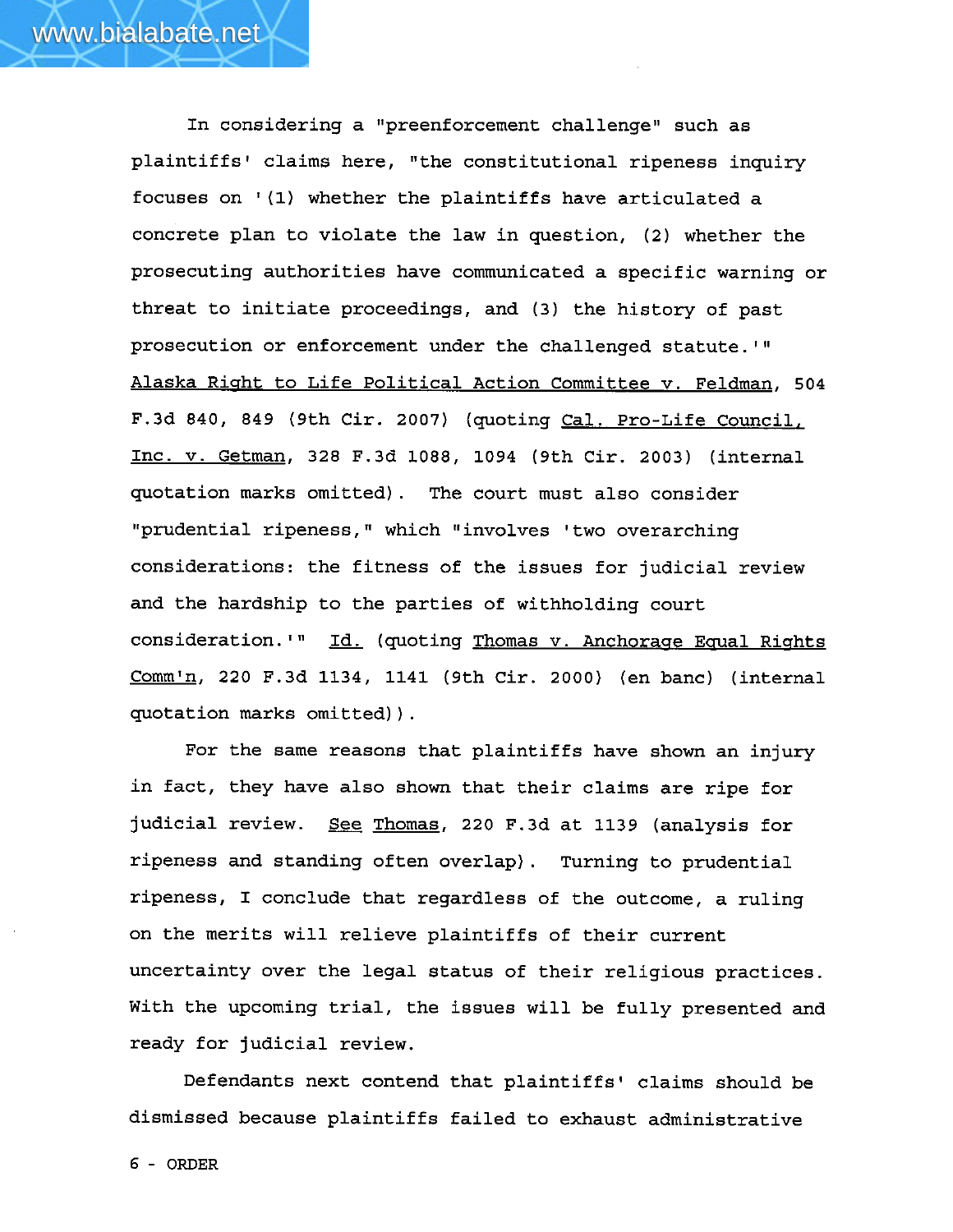

remedies by seeking an exemption under the Controlled Substances Act (CSA) . However, as defendants admit, the CSA does not require exhaustion of administrative remedies. Nor does RFRA require exhaustion. Cf. Cutter v. Wilkinson, **<sup>544</sup> U.S.** 709, **723** n.12 (2005) (under statute covering religous rights claims brought by prisoners, prisoners are required to exhaust their administrative remedies) (citing **42** U.S.C. §  $2000cc - 2(e)$ .

Defendants argue that judicial review would be furthered by the development of an administrative record. However, the record here, combined with testimony at trial, will be more than sufficient. I see no advantage to delaying resolution of plaintiffs' claims.

#### **CONCLUSION**

Defendants' motion to dismiss (#20) is denied.

IT IS SO ORDERED.

DATED this  $\frac{1}{9}$  day of December, 2008.

OWEN M. **PANNER** 

**U.S. DISTRICT** JUDGE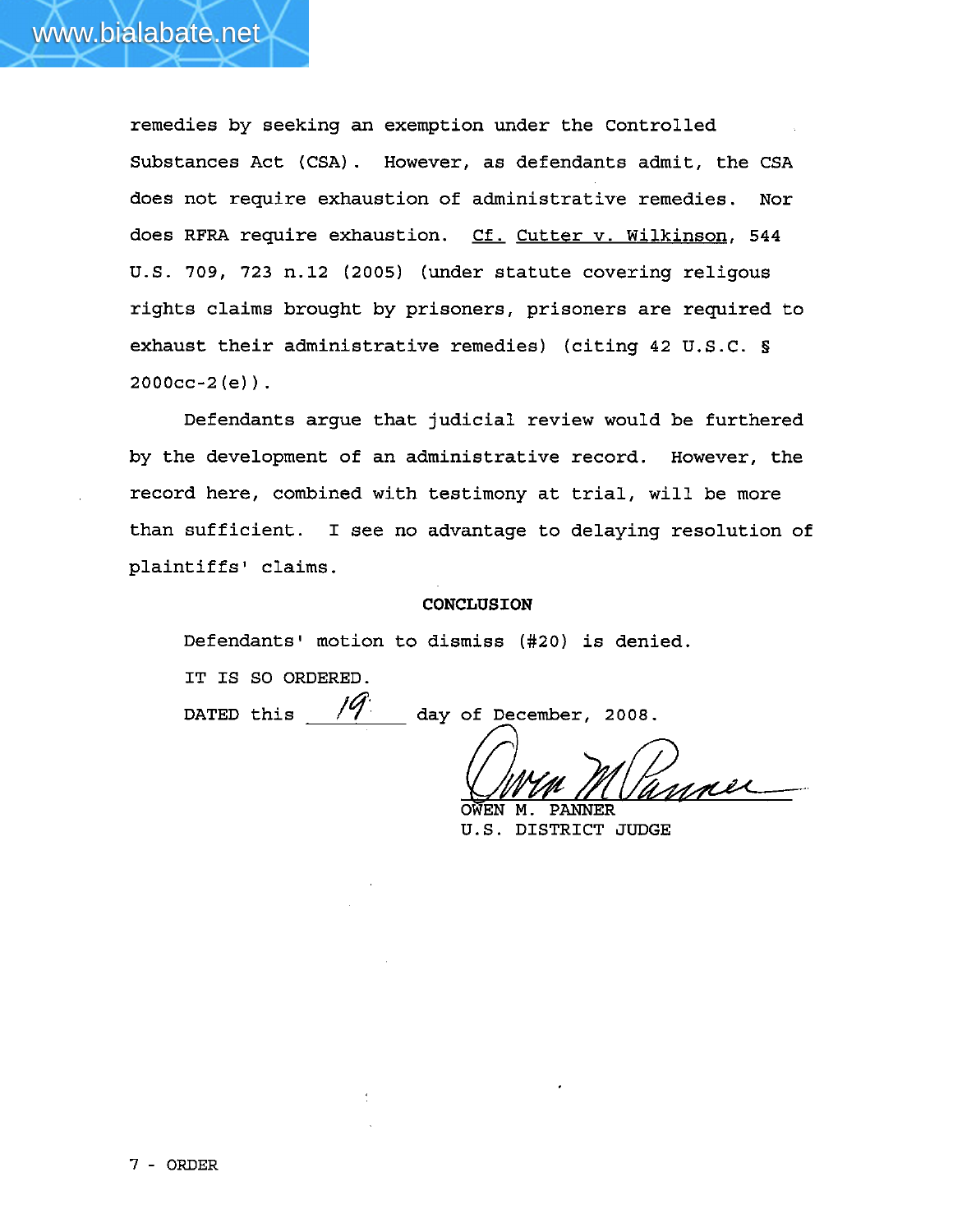Alaska Right to Life Political Action Committee v. Feldman 504 F.3d 840 C.A.9 (Alaska) ,2007. Article **111** of the Constitution l'requires proof **(1)** that the plaintiff suffered an injury in fact that is 'concrete and particularized1 and 'actual or imminent, not conjectural or hypothetical'; (2) of a causal connection between that injury and the complained-of conduct; and (3) that a favorable decision will likely redress the alleged injury." Alaska Right to Life Political Action Committee v. Feldman, 504 F.3d 840, 848 (9th Cir. 2007) (citing Lujan v. Defenders of Wildlife, 504 **U.S. 555,** 560-61 (1992)).

**RFRA** provides that :

Government may substantially burden a person's exercise of religion only if it demonstrates that application of the burden to the person -

**(1)** is in furtherance of a compelling governmental interest; and

(2) is the least restrictive means of furthering that compelling governmental interest.

42 U.S.C. **S** 2000bb-l(b).FN7 STANDING

### ..................... .....................

FN12. State prison officials make the first judgment about whether to provide a particular accommodation, for a prisoner may not sue under **RLUIPA** without first exhausting all available administrative remedies. See 42 U.S.C. § 2000cc-2(e) (nothing in **RLUIPA** "shall be construed to amend or repeal the Prison Litigation Reform Act of 1995"); **1** 1997e(a) (requiring exhaustion of administrative remedies). Cutter v. Wilkinson, 544 U.S. 709, 723 n.12 (2005) .

# **I. Ripeness**

## **A.** Standards

Ripeness is "'a question of timing.'" Bonnichsen v. United States, 969 F. Supp. 614, 619 **(D.** Or. 1997) (quoting Regional Rail Reorganization Act Cases, 419 U.S. 102, 140 (1974)). The ripeness doctrine is intended "to prevent the courts, through avoidance of premature adjudication, from entangling themselves in abstract disagreements." Abbott Laboratories v. Gardner, 387 U.S. 136, 148 (1967).

In determining ripeness, the court should consider constitutional and prudential factors. **See** Thomas v. Anchorase **Eaual** Riqhts Comm'n, 220 F.3d 1134, 1138 (9th Cir. 2000) (en